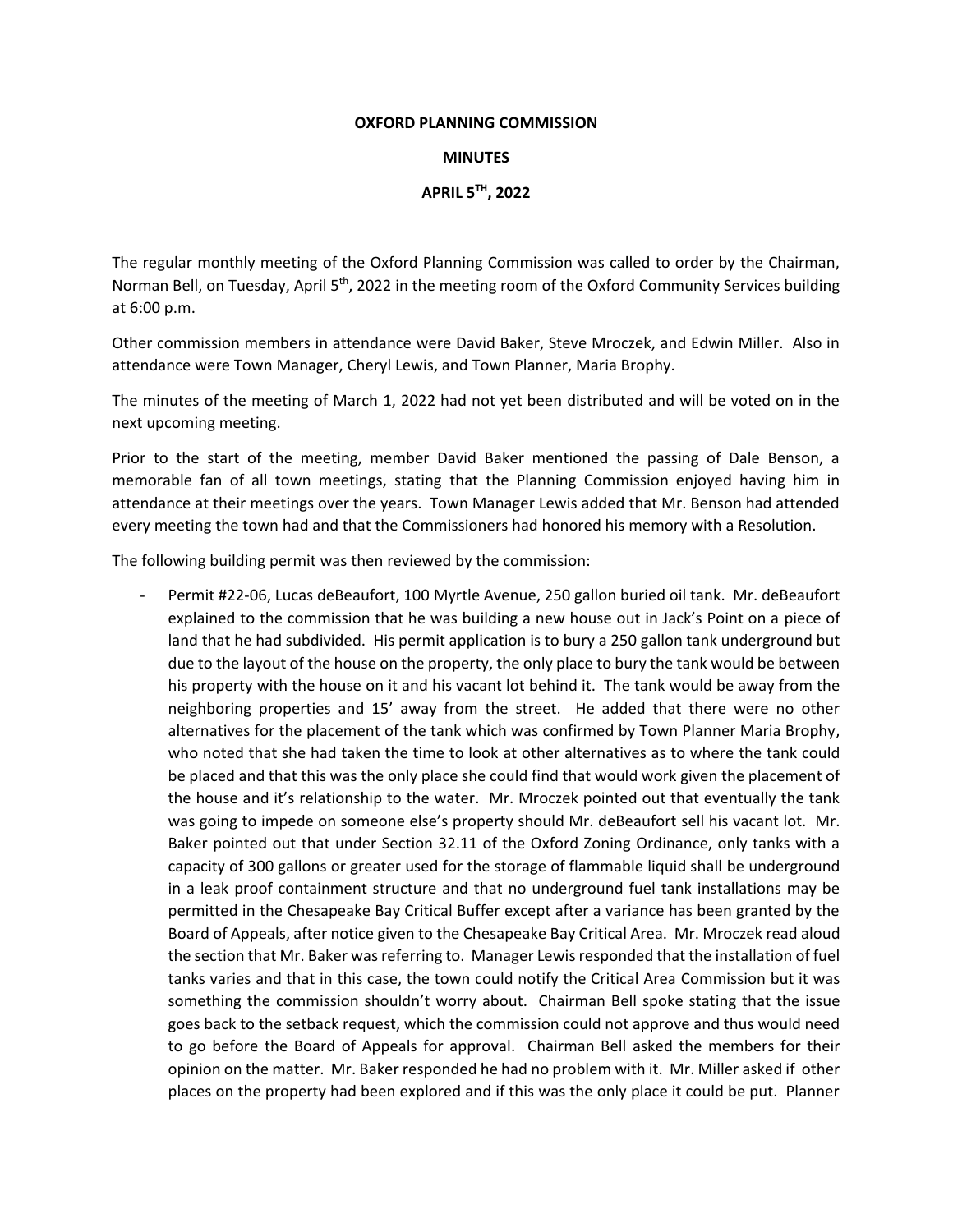Brophy responded that this was correct and that it also had to be at least 10' from a wall. She again reiterated what she had mentioned earlier that she had tried to find other locations, but this was the only area where it would work and that to put it on the right side of the deBeaufort house would be closing in on the neighbor and also present the problem of hitting the town's sewer line. A motion was made by Mr. Baker to deny the application based on the setback and that a letter be sent to the Board of Appeals with a favorable recommendation. The motion was seconded by Mr. Miller and carried with Mr. Mroczek voting against the recommendation stating, in part, that because a variance travels with a property, this would involve the vacant lot having a tank already on it should the property be sold to another. He added that if Mr. deBeaufort were to abandon the property line, this would no longer be an issue. Mr. deBeaufort argued that the vacant lot is still part of the property he owns at this time. Mr. Mroczek countered that though that may be the case now, if it were sold, it would be a problem for the next person owning the lot and thus would become a created problem.

This concluded the review of building permits.

# **CONSULTATION**

A consultation was held with Brett Ewing of Lane Engineering, representing Elizabeth Candler, property owner at 100 Sullivan's Alley, to discuss the possibility of installing a swimming pool on the Candler property. A plat was presented showing an existing fishpond and patio on the property along with the configuration of a proposed swimming pool. The plan for the swimming pool would not extend any closer to the river than that of the existing fishpond and will be a reuse of the existing coverage. The swimming pool would be 10' x 20'. Mr. Baker stated that the owner would need to make sure that the proper setbacks were available for the swimming pool's utilities, which require the same setbacks as the principal structure. Overall, the members were agreeable to what had been presented.

## **NEW BUSINESS**

Manager Lewis went over with the members a text amendment to the town zoning ordinance entitled **Ordinance No. 2201 "AN ORDINANCE OF THE TOWN OF OXFORD TO AMEND SECTIONS 19 AND 32 OF THE OXFORD ZONING ORDINANCE TO PROVIDE A PROCESS FOR CONSTRUCTION OF AN ACCESSORY BUILDING ON A LOT WITHOUT A PRINCIPAL USE WHEN NONCONTIGUOUS LOTS ARE IN COMMON OWNERSHIP AND ARE DIVIDED BY A PAPER STREET OR PUBLIC RIGHT OF WAY**." Manager Lewis explained that this ordinance would apply to a specific piece of property in town that she has been trying to resolve since she first started working for the Town of Oxford. One way to resolve a paper street on a lot is to absorb it into the lot but in this case, it is not possible because the court restricted a walking path below the paper street. This was ruled by a judge so that the public has access to the walking path to walk to the paper street. By removing the paper street from the property in question, the public cannot continue their walk, which is why this property presents a problem. The property had been in the same family's ownership for a very long time prior to being sold to the new owners. The property is large enough to be subdivided but the town's preference and the owner's preference, is to be able to use the property, which is divided by the paper street, as a whole and to be able to build on both sides of the property, even on the other side of the paper street, which is vacant, where the property owners are wanting to place a garage. The only other paper streets in town are over by the Strand and Riverview. In this situation, there is no other way to solve this request, especially because of the existing pedestrian path. However, the new ordinance would be a